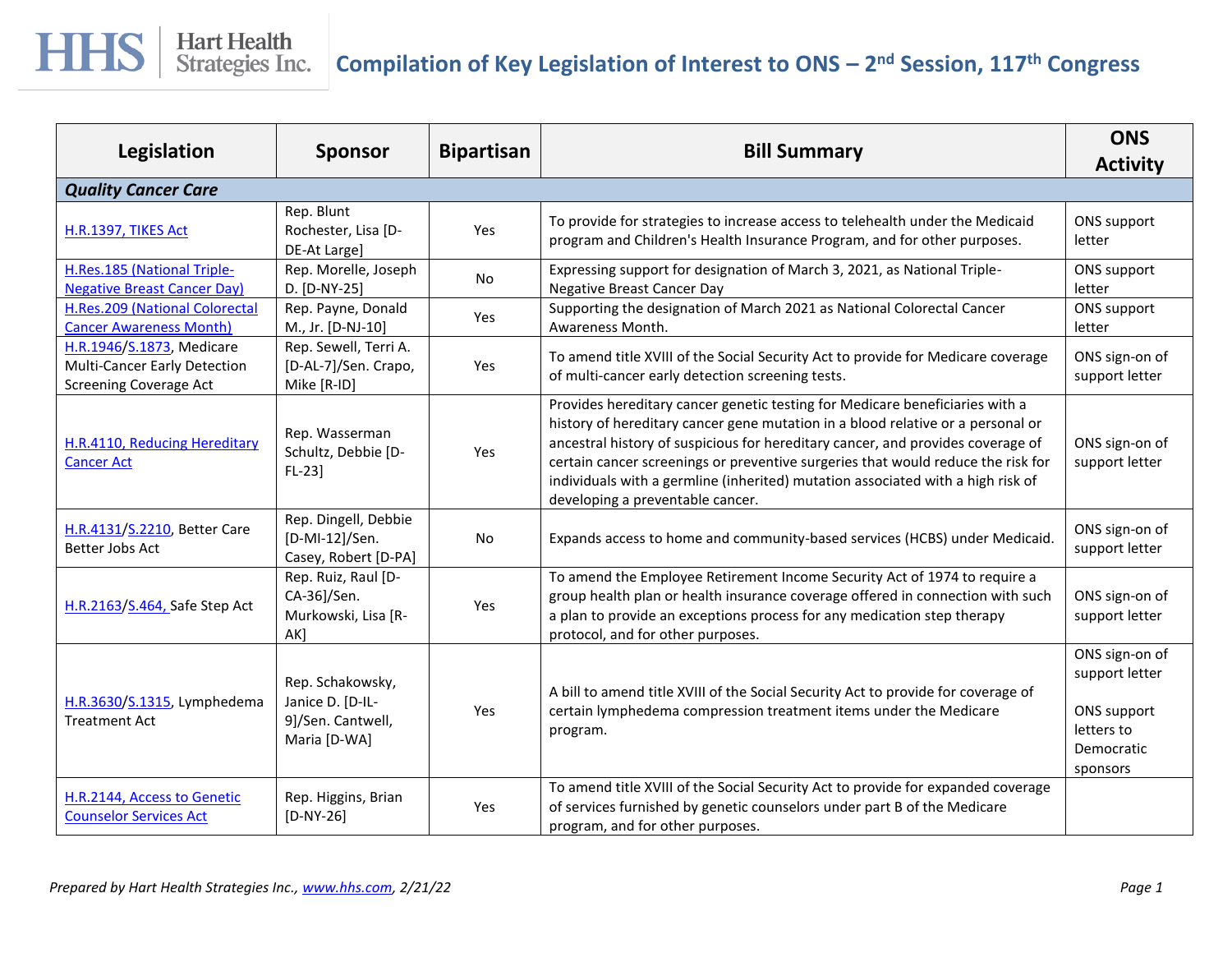| Legislation                                                                     | <b>Sponsor</b>                                                       | <b>Bipartisan</b> | <b>Bill Summary</b>                                                                                                                                                                                                                                                                                                                                              | <b>ONS</b><br><b>Activity</b>                                                                                                                                              |
|---------------------------------------------------------------------------------|----------------------------------------------------------------------|-------------------|------------------------------------------------------------------------------------------------------------------------------------------------------------------------------------------------------------------------------------------------------------------------------------------------------------------------------------------------------------------|----------------------------------------------------------------------------------------------------------------------------------------------------------------------------|
| S.1512/H.R.2903, CONNECT for<br><b>Health Act</b>                               | Sen. Schatz, Brian [D-<br>HI]/ Rep. Thompson,<br>Mike [D-CA-5]       | Yes               | A bill to amend title XVIII of the Social Security Act to expand access to<br>telehealth services, and for other purposes.                                                                                                                                                                                                                                       | ONS sign-on as<br>supporting<br>organization                                                                                                                               |
| H.R.3108/S.1536, Medical<br><b>Nutrition Therapy Act</b>                        | Rep. Kelly, Robin L.<br>[D-IL-2]/ Sen. Collins,<br>Susan M. [R-ME]   | Yes               | To amend title XVIII of the Social Security Act to expand the availability of<br>medical nutrition therapy services under the Medicare program.                                                                                                                                                                                                                  | ONS support<br>letter                                                                                                                                                      |
| H.Res.372 (National Bladder<br><b>Cancer Awareness Month)</b>                   | Rep. Cartwright,<br>Matt [D-PA-8]                                    | Yes               | Expressing support for the designation of May as "National Bladder Cancer<br>Awareness Month".                                                                                                                                                                                                                                                                   | ONS support<br>letter                                                                                                                                                      |
| H.Res.391/S.Res.210<br>(Glioblastoma Awareness Day)                             | Rep. Mast, Brian J.<br>[R-FL-18]/ Sen.<br>Graham, Lindsey [R-<br>SC] | Yes               | Supporting the designation of July 21, 2021, as "Glioblastoma Awareness Day".                                                                                                                                                                                                                                                                                    | ONS support<br>letter                                                                                                                                                      |
| H.R.4385, Cancer Drug Parity<br>Act                                             | Rep. Higgins, Brian<br>$[D-NY-26]$                                   | Yes               | To amend the Employee Retirement Income Security Act of 1974 to require a<br>group health plan (or health insurance coverage offered in connection with such<br>a plan) to provide for cost sharing for oral anticancer drugs on terms no less<br>favorable than the cost sharing provided for anticancer medications<br>administered by a health care provider. | ONS support<br>letter                                                                                                                                                      |
| H.R.1550, PREVENT HPV<br>Cancers Act of 2021                                    | Rep. Castor, Kathy<br>$[D-FL-14]$                                    | Yes               | To amend the Public Health Service Act to provide for a public awareness<br>campaign with respect to human papillomavirus, and for other purposes.<br>STATUS: Passed House, 11/30/21                                                                                                                                                                             | ONS support<br>letter                                                                                                                                                      |
| S.Res.319 (National Sarcoma<br><b>Awareness Month)</b>                          | Sen. Johnson, Ron<br>$[R-WI]$                                        | <b>No</b>         | A resolution expressing support for the designation of July 2021 as "National<br>Sarcoma Awareness Month".                                                                                                                                                                                                                                                       | ONS support<br>letter                                                                                                                                                      |
| S.2565, Expanding Access to<br><b>Palliative Care Act</b>                       | Sen. Rosen, Jacklyn<br>$[D-NV]$                                      | Yes               | To amend title XI of the Social Security Act to provide for the testing of a<br>community-based palliative care model.                                                                                                                                                                                                                                           | ONS sign-on as<br>supporting<br>organization<br>Press release<br>with quote from<br>ONS president<br><b>ONS</b> letter<br>Senate offices<br>that have not yet<br>signed-on |
| H.R.4755, Seniors' Chronic Care<br><b>Management Improvement Act</b><br>of 2021 | Rep. DelBene, Suzan<br>K. [D-WA-1]                                   | Yes               | To amend title XVIII of the Social Security Act to remove cost-sharing<br>responsibilities for chronic care management services under the Medicare<br>program.                                                                                                                                                                                                   |                                                                                                                                                                            |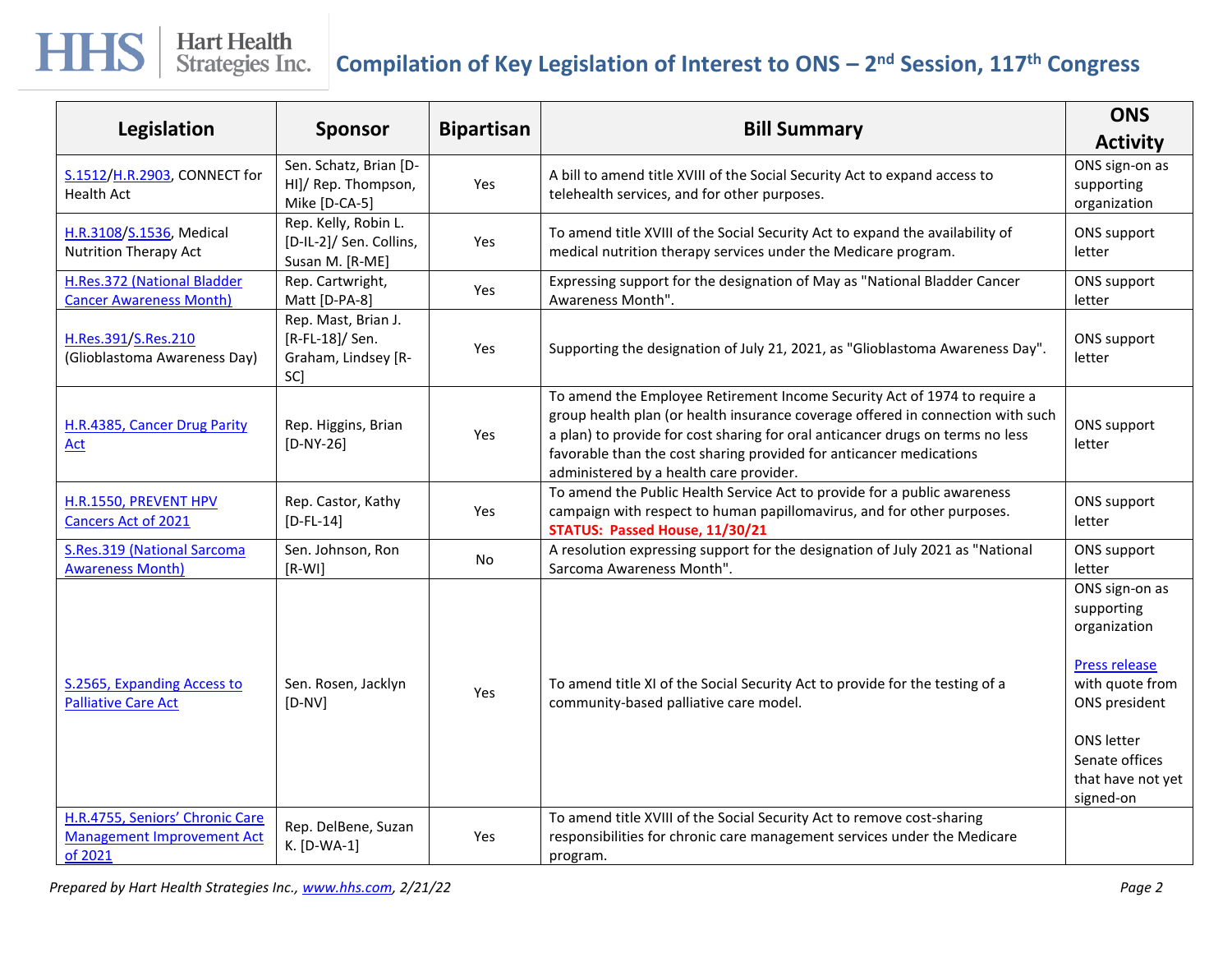| Legislation                                                                 | <b>Sponsor</b>                                                              | <b>Bipartisan</b> | <b>Bill Summary</b>                                                                                                                                                                                                                                                                                                                                 | <b>ONS</b><br><b>Activity</b>                |
|-----------------------------------------------------------------------------|-----------------------------------------------------------------------------|-------------------|-----------------------------------------------------------------------------------------------------------------------------------------------------------------------------------------------------------------------------------------------------------------------------------------------------------------------------------------------------|----------------------------------------------|
| H.R.4414, Cancer Care Planning<br>and Communications Act of<br>2021         | Rep. DeSaulnier,<br>Mark [D-CA-11]                                          | Yes               | This bill provides for Medicare coverage and payment of cancer care planning<br>and coordination services for individuals who are diagnosed with or treated for<br>cancer, including the development of treatment plans, follow-up care, and any<br>necessary revisions.                                                                            | ONS support<br>letter                        |
| H.R.3087/S.2051, Breast Cancer<br>Patient Equity Act                        | Rep. Chu, Judy [D-<br>CA-27]/ Sen.<br>Duckworth, Tammy<br>$[D-IL]$          | Yes               | This bill provides for Medicare coverage of custom fabricated breast prostheses<br>following the surgical removal of the breast (i.e., a mastectomy), including<br>replacements of such prostheses. Currently, Medicare covers surgically<br>implanted breast prostheses, as well as some external breast prostheses (e.g.,<br>post-surgical bras). | ONS sign-on as<br>supporting<br>organization |
| H.Res.633/S.Res.378 (National<br><b>Prostate Cancer Awareness</b><br>Month) | Rep. Payne, Donald<br>M., Jr. [D-NJ-10]/<br>Sen. Menendez,<br>Robert [D-NJ] | Yes               | Expressing support for the designation of September 2021 as "National Prostate<br>Cancer Awareness Month".                                                                                                                                                                                                                                          | ONS support<br>letter                        |
| H.Res.687 (National Ovarian<br><b>Cancer Awareness Month)</b>               | Rep. DeLauro, Rosa<br>L. [D-CT-3]                                           | Yes               | Supporting the designation of September 2021 as "National Ovarian Cancer<br>Awareness Month".                                                                                                                                                                                                                                                       | ONS support<br>letter                        |
| H.R.5430                                                                    | Rep. McGovern,<br>James P. [D-MA-2]                                         | No                | To amend title XVIII of the Social Security Act to provide coverage for wigs as<br>durable medical equipment under the Medicare program, and for other<br>purposes.                                                                                                                                                                                 | <b>ONS</b> support<br>letter                 |
| H.Res. 740 (Liver Cancer<br>Awareness Month)                                | Rep. Velazquez,<br>Nydia M. [D-NY-7]                                        | Yes               | Recognizing October 2021 as Liver Cancer Awareness Month.                                                                                                                                                                                                                                                                                           | ONS support<br>letter                        |
| H.Res.790 (Pancreatic Cancer<br>Awareness Month)                            | Rep. Carson, Andre<br>$[D-IN-7]$                                            | Yes               | H.Res.790 - Expressing support for the designation of November 2021 as<br>"Pancreatic Cancer Awareness Month".                                                                                                                                                                                                                                      | ONS support<br>letter                        |
| S.Res.463 (Stomach Cancer<br>Awareness Month)                               | Sen. Young, Todd [R-<br>IN]                                                 | Yes               | A resolution expressing support for the goals of Stomach Cancer Awareness<br>Month.                                                                                                                                                                                                                                                                 | <b>ONS</b> support<br>letter                 |
| <b>H.Res.910 (National Cancer</b><br><b>Prevention Day)</b>                 | Rep. Dingell, Debbie<br>$[D-MI-12]$                                         | Yes               | Expressing support for the designation of February 4, 2022, as "National Cancer<br>Prevention Day".                                                                                                                                                                                                                                                 | ONS support<br>letter                        |
| <b>Workforce and Education</b>                                              |                                                                             |                   |                                                                                                                                                                                                                                                                                                                                                     |                                              |
| H.R.447, National<br><b>Apprenticeship Act</b>                              | Rep. Scott, Robert C.<br>"Bobby" [D-VA-3]                                   | Yes               | This bill provides statutory authority for the registered apprenticeship program<br>within the Department of Labor, provides for related grant programs, and<br>contains related provisions.<br><b>STATUS: Passed House 247-173, 2/5/21</b>                                                                                                         |                                              |
| H.Res.390/S.Res.208 (National<br>Nurses Week)                               | Rep. Johnson, Eddie<br>Bernice [D-TX-<br>30]/Sen. Merkley,<br>Jeff [D-OR]   | Yes               | Supporting the goals and ideals of National Nurses Week, to be observed from<br>May 6 through May 12, 2021.                                                                                                                                                                                                                                         | ONS support<br>letter                        |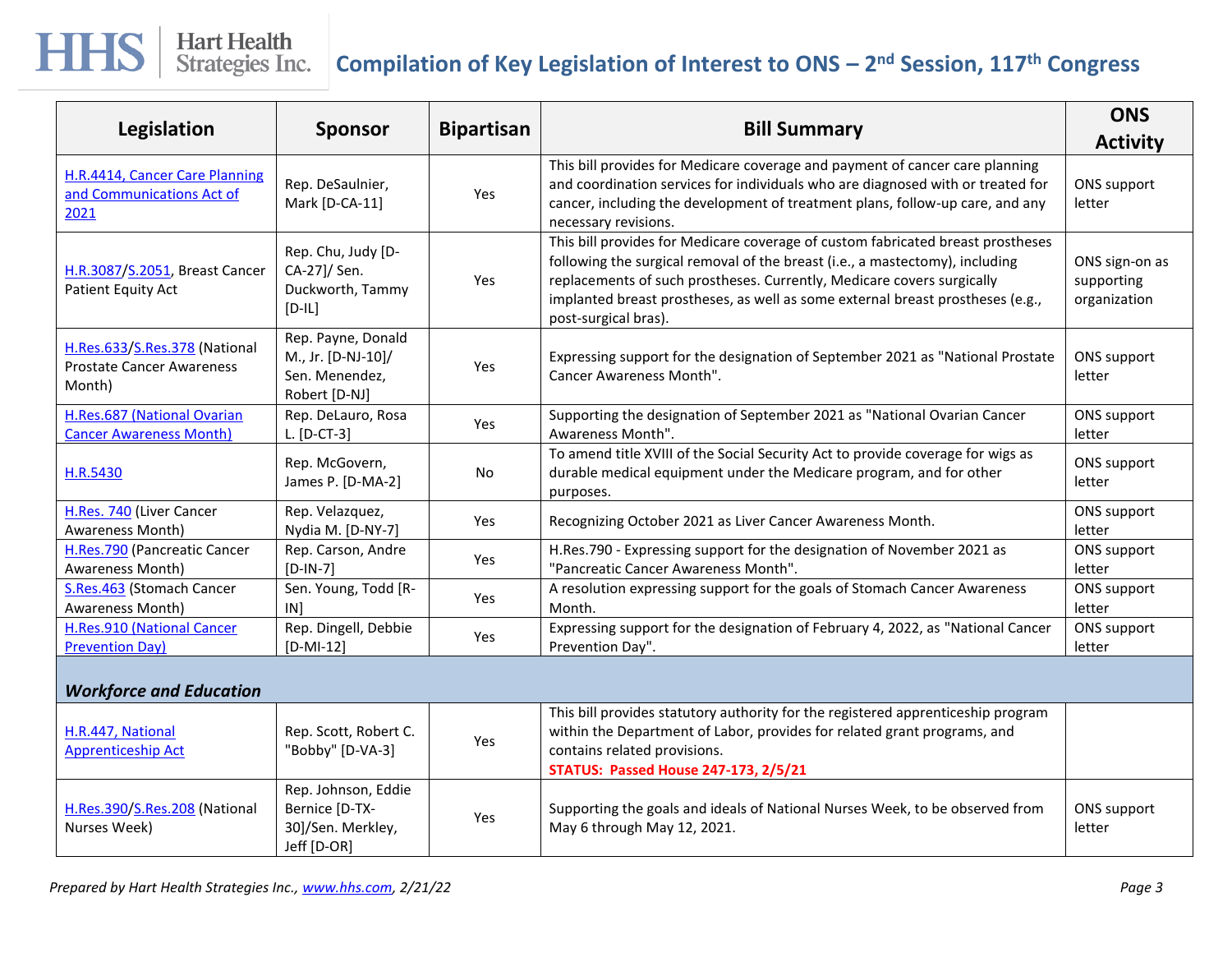| Legislation                                                                        | <b>Sponsor</b>                                             | <b>Bipartisan</b> | <b>Bill Summary</b>                                                                                                                                                                                                                                                                                                                                                                                                                                                                                                                                                                                                                                                                                                                                                                                                                                                                                                                                                                                                                                                                                                                                                                                                                                                                                                                                              | <b>ONS</b><br><b>Activity</b>                                                |
|------------------------------------------------------------------------------------|------------------------------------------------------------|-------------------|------------------------------------------------------------------------------------------------------------------------------------------------------------------------------------------------------------------------------------------------------------------------------------------------------------------------------------------------------------------------------------------------------------------------------------------------------------------------------------------------------------------------------------------------------------------------------------------------------------------------------------------------------------------------------------------------------------------------------------------------------------------------------------------------------------------------------------------------------------------------------------------------------------------------------------------------------------------------------------------------------------------------------------------------------------------------------------------------------------------------------------------------------------------------------------------------------------------------------------------------------------------------------------------------------------------------------------------------------------------|------------------------------------------------------------------------------|
| H.R. 1667, Dr. Lorna Breen<br><b>Health Care Provider Protection</b><br><b>Act</b> | Rep. Wild, Susan [D-<br><b>PA-71</b>                       | Yes               | This bill establishes grants and requires other activities to improve mental and<br>behavioral health and prevent burnout among health care providers.<br>Specifically, the Department of Health and Human Services (HHS) must award<br>grants to train health care providers on suicide prevention, other behavioral<br>health issues, and strategies to improve well-being; and establish or expand<br>programs to promote mental and behavioral health among health care<br>providers involved with COVID-19 (i.e., coronavirus disease 2019) response<br>efforts. HHS must also study and develop policy recommendations on<br>preventing burnout and improving mental and behavioral health among health<br>care providers, removing barriers to accessing care and treatment, and<br>identifying strategies to promote resiliency. Additionally, the Centers for<br>Disease Control and Prevention must conduct a campaign to encourage health<br>care providers to seek support and treatment for mental and behavioral health<br>concerns.<br>STATUS: Passed House 392-36, 12/8/21; Passed Senate by voice vote, 2/17/22                                                                                                                                                                                                                                 | ONS support<br>letter                                                        |
| H.Res.674 (National Hispanic                                                       | Rep. Horsford,                                             | No.               | Expressing support for the designation of September 22, 2021, as "National                                                                                                                                                                                                                                                                                                                                                                                                                                                                                                                                                                                                                                                                                                                                                                                                                                                                                                                                                                                                                                                                                                                                                                                                                                                                                       | ONS support                                                                  |
| Nurses Day)                                                                        | Steven [D-NV-4]                                            |                   | Hispanic Nurses Day".                                                                                                                                                                                                                                                                                                                                                                                                                                                                                                                                                                                                                                                                                                                                                                                                                                                                                                                                                                                                                                                                                                                                                                                                                                                                                                                                            | letter                                                                       |
| <b>PREVENT Pandemics Act</b><br>discussion draft                                   | Sen. Murray, Patty<br>[D-WWA]/Sen. Burr,<br>Richard [R-NC] | <b>Yes</b>        | The discussion draft of the PREVENT Pandemics Act includes steps to:<br>Improve Strategy and Coordination Among Our Public Health<br>$\bullet$<br><b>Preparedness Agencies</b><br>Strengthen Supply Chain and Government Stockpiles of Medical<br>$\bullet$<br>Products, Such as Masks, Drugs, Vaccines, and Tests<br>Ensure the CDC's Accountability and Leadership by Requiring a Senate-<br>$\bullet$<br>confirmed CDC Director and an Agency-wide Strategic Plan<br>Improve Our Capabilities to Detect and Monitor Emerging Infectious<br>$\bullet$<br>Disease and Other Threats, Including Updates to Public Health Data to<br>Quickly Provide Comprehensive, Actionable Insight During Public<br><b>Health Emergencies</b><br>Enhance the Development and Review of Tests, Treatments, and<br>$\bullet$<br>Vaccines, and Mitigate Critical Shortages of Medical Products<br>Address Disparities Which Make Public Health Emergencies Harder on<br>$\bullet$<br>At-Risk Populations and Communities<br>Improve Public Health Communication and Address Misinformation<br>$\bullet$<br>Revitalize the Public and Community Health Workforce<br>$\bullet$<br>Accelerate Biomedical Research to Develop Medical Countermeasures<br>$\bullet$<br>for Pandemic Threats, and Enhance Research on the Long-term Effects<br>of COVID-19 and Faster Test Development | ONS sign-on of<br><b>PQLC</b> letter<br>asking that<br>PCHETA be<br>included |